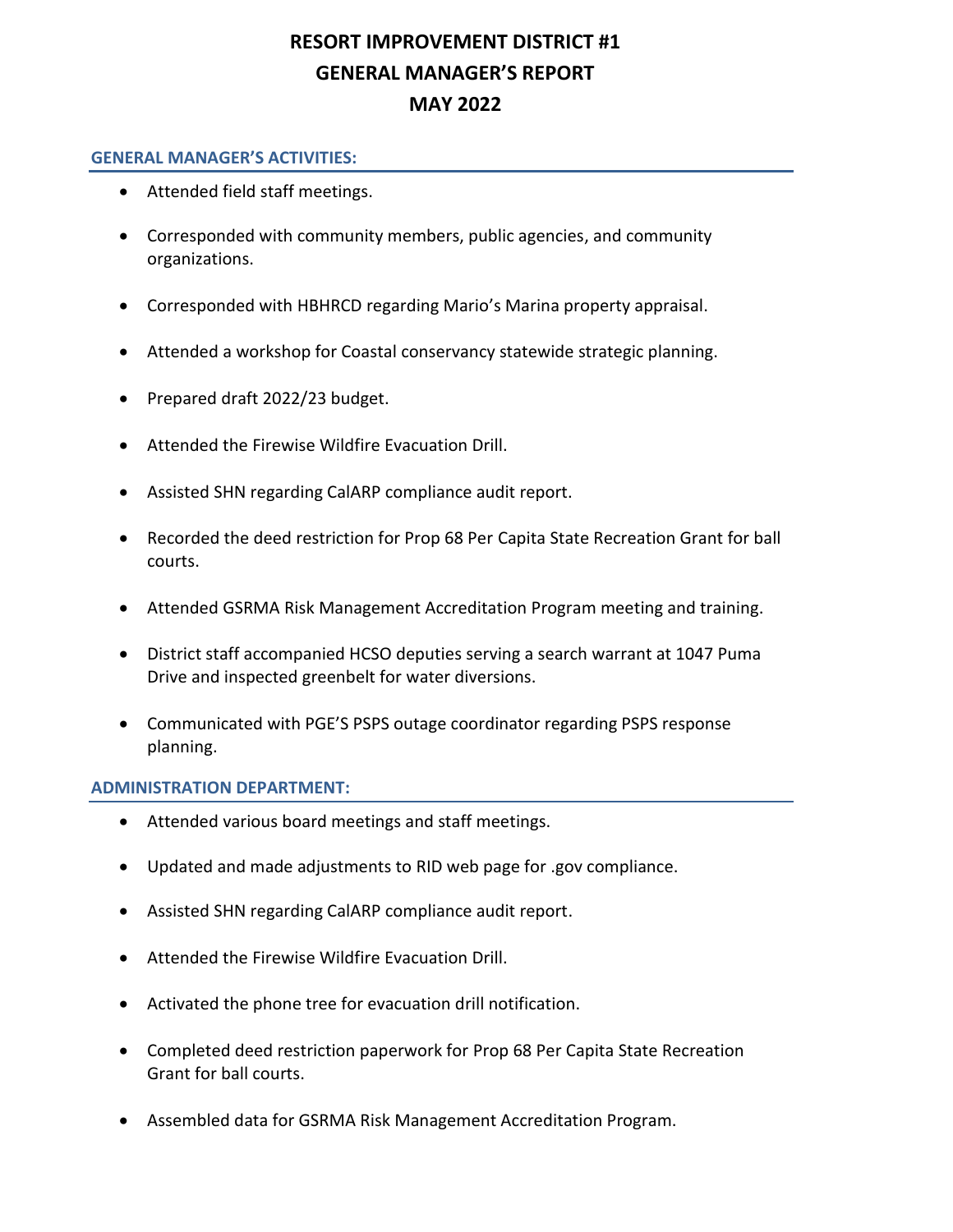- Attended GSRMA Risk Management Accreditation Program meeting and training.
- Completed CalPERS Election paperwork and posted and distributed Notice of CalPERS Social Security Election.
- Set up an appointment for pre-employment drug screen and physical.
- Prepared Appropriation Tax Limit calculations for 2022/23.

### **WATER TREATMENT DEPARTMENT:**

- Capitol Controls 1620B gas detector tested.
- Backflow preventer tested at Water Plant.
- Polymer tote, filled.
- Cleaned polymer streaming current controller probe and piston.
- Hach turbidimeters: 3-1720E filters; 2100N lab; 2100P portable calibrated.
- Annual report submitted to State.
- Hydrant flow data for 1257 Upper Pacific Drive.

### **WASTEWATER TREATMENT DEPARTMENT:**

- Emergency eyewash/shower stations tested.
- - Front gate rewired.
- Greased oxidation ditches and clarifiers.
- Front gate, 2 wheels replaced.
- Replace 2 grease zerk fittings on south clarifier
- Advanced Security, maintenance.
- Oil changed in south clarifier drive motor.
- Front gate chain lubed.
- Hach 2100N turbidimeter calibrated.
- Chlorine contact chamber cleaned.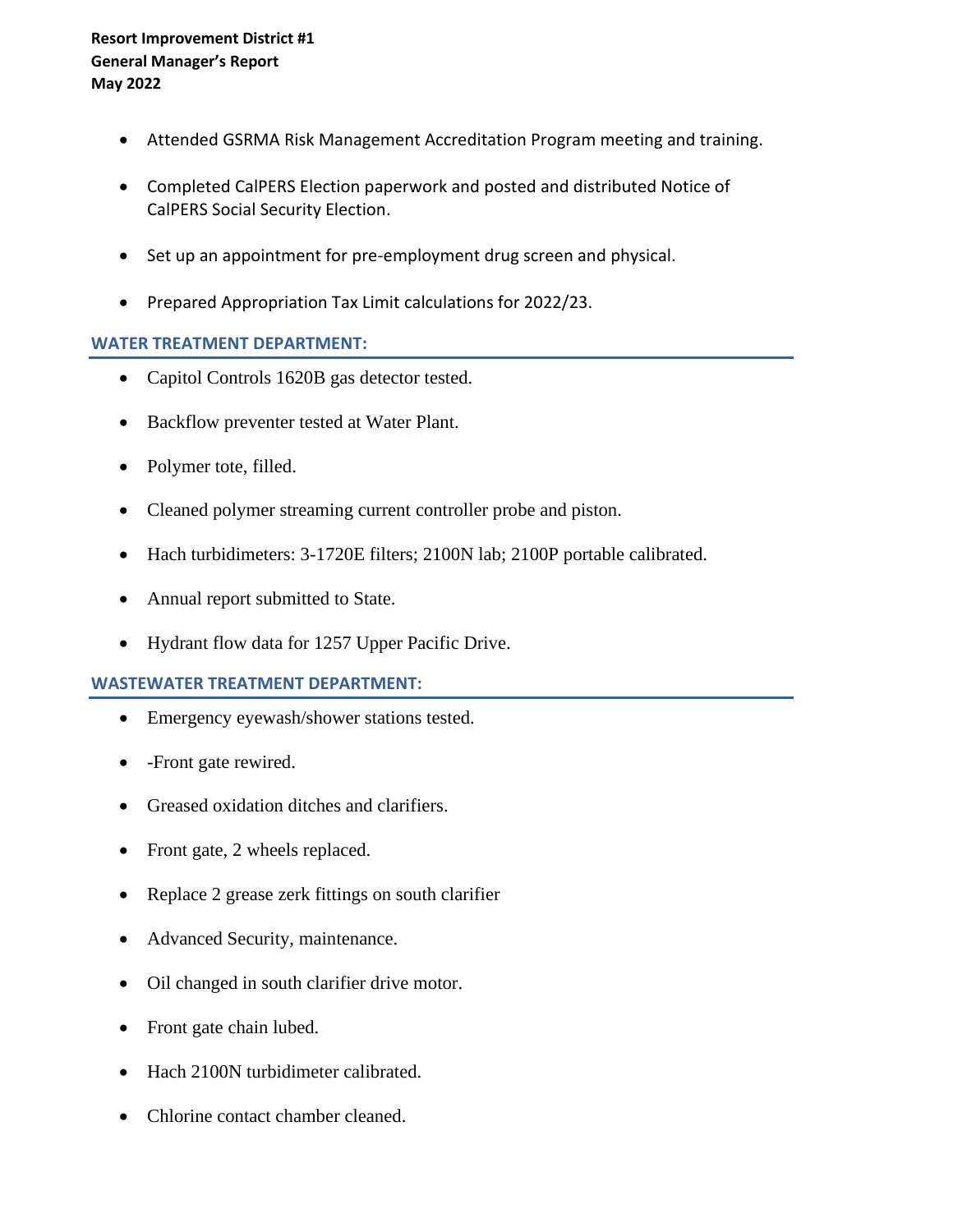• Golden State Insurance, site visit.

### **POWER GENERATION & DISTRIBUTION DEPARTMENT:**

- Performed tree work.
- Responded to outage on tie-line.
- Took truck to shop for repairs and service.
- Connected new service on Shaker Road.
- Assisted other departments.

### **PARKS AND RECREATION AND MISCELLANEOUS:**

• None to report.

**END OF GENERAL DISCUSSION** Provided by: RID Staff Members **OPERATIONAL DATA FOLLOWS**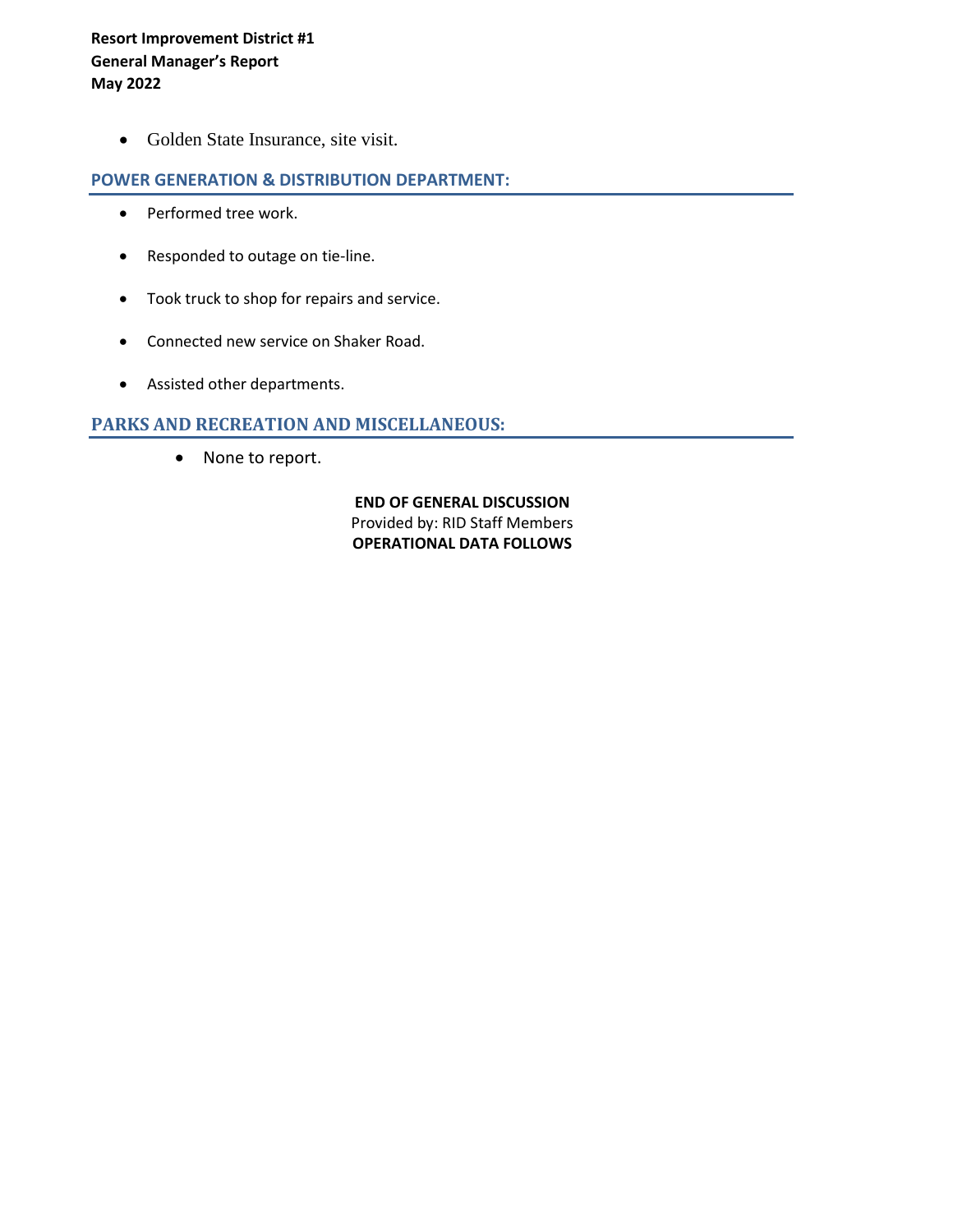# APPENDIX OF OPERATIONAL DATA FOR THE MONTH OF **MAY 2022**



|                |                    |                    |                  |                    |                | Years          |
|----------------|--------------------|--------------------|------------------|--------------------|----------------|----------------|
|                | <b>Residential</b> | <b>Residential</b> | Commercial       | <b>Commercial</b>  | <b>Total</b>   | <b>Billing</b> |
| <b>Utility</b> | <b>Utilities</b>   | <b>Capital Fac</b> | <b>Utilities</b> | <b>Capital Fac</b> | <b>Billing</b> | <b>Total</b>   |
| Water          | \$24,361           |                    | \$2,276          | \$0                | \$26,637       | \$30,586       |
| Sewer          | \$22,124           |                    | \$2,575          |                    | \$24,699       | \$22,408       |
| Electric       | \$69,564           |                    | \$19,917         | \$0                | \$89,481       | \$107,864      |
| Late Fees      | \$4,082            |                    | \$798            |                    | \$4,879        | \$8,420        |
| Past Due       | \$57,810           |                    | \$9,109          |                    | \$66,919       | \$74,432       |

| <b>Total</b>   | \$177,940          | \$0  | \$34,675     | \$0          | \$212,615               | \$243,710                      |
|----------------|--------------------|------|--------------|--------------|-------------------------|--------------------------------|
|                | 83.7%              | 0.0% | 16.3%        | 0.0%         |                         |                                |
|                |                    |      |              |              |                         | Last<br>Years                  |
|                | <b>Residential</b> |      | Commercial   | <b>RID</b>   | Total<br><b>Metered</b> | <b>Total</b><br><b>Metered</b> |
| <b>Utility</b> | Usage              |      | <b>Usage</b> | <b>Usage</b> | <b>Usage</b>            | <b>Usage</b>                   |
| Water (cuft)   | 210,403            |      | 31,339       | 51,915       | 293,657                 | 393,260                        |
|                | 71.6%              |      | 10.7%        | 17.7%        |                         |                                |
| Elec (KwH)     | 205,665            |      | 54,254       | 42,980       | 302,899                 | 358,108                        |
|                | 67.9%              |      | 17.9%        | 14.2%        |                         |                                |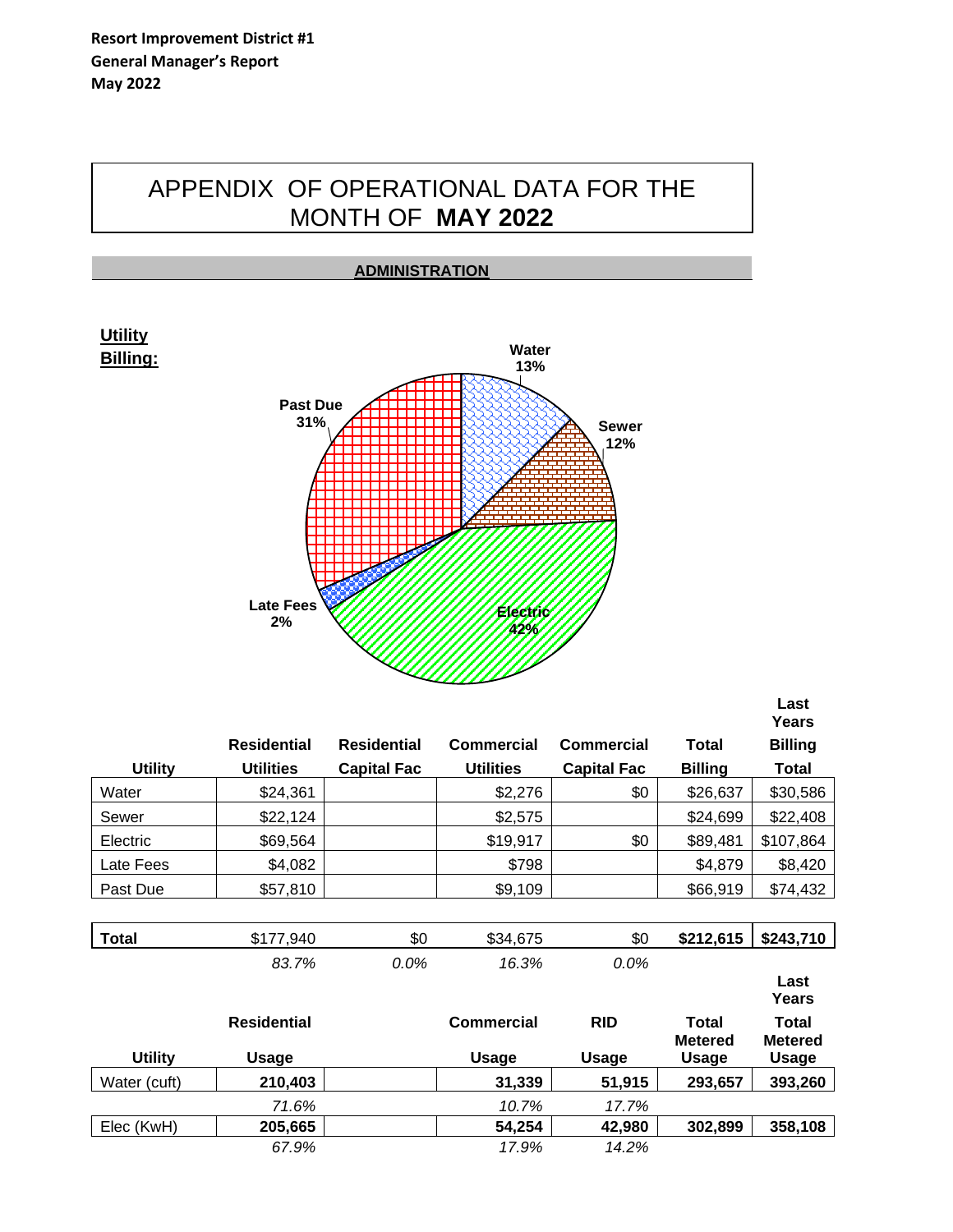# **PARKS AND RECREATION**

### **GOLF LINKS:**

| <b>Revenue Source</b>        | <b>Previous</b><br><b>Balance</b> | <b>Monthly Total</b> | F/Y to Date | <b>Budget</b> |
|------------------------------|-----------------------------------|----------------------|-------------|---------------|
| Greens Fee Total             | \$10,263,00                       | \$620.00             | \$10.883.00 |               |
| <b>Total Revenue to Date</b> | \$10,883.00                       | \$10,000.00          |             |               |

### **GOLF LINKS GREEN FEE HONOR SYSTEM SUMMARY THANKYOU FOR SUPPORTING CONTINUED OPERATION**

### **Honorable Golfers May 2022**

|                           |             |          |               | <b>MAY 2022</b> |
|---------------------------|-------------|----------|---------------|-----------------|
|                           |             |          |               | <b>Total</b>    |
| <b>Greens Fees Name</b>   | <b>Date</b> | Amount   | <b>Amount</b> | <b>Amount</b>   |
| <b>Annual Greens Fees</b> |             |          |               | \$0.00          |
|                           |             |          |               |                 |
| <b>Kiosk Cash</b>         | 5/31/22     | \$220.00 |               | \$220.00        |
| <b>Kiosk CC</b>           | 5/31/22     |          | \$400.00      | \$400.00        |
|                           |             |          |               |                 |
| Total                     |             |          |               | \$620.00        |

| <b>FIRE DEPARTMENT</b>        |        |             |        |             |  |  |
|-------------------------------|--------|-------------|--------|-------------|--|--|
| <b>RESPONSES:</b>             | Number | <u>Date</u> | Amount | F/F Turnout |  |  |
| <b>Vehicle Fire</b>           | 4032   | 5/1         | 1      | $7$ F/Fs    |  |  |
| Medical Aid:                  | 4092   | 5/3         |        | $6$ F/Fs    |  |  |
| Public Assist: Tree in road   | 4093   | 5/3         |        | $2$ F/Fs    |  |  |
| <b>Public Assist: Lockout</b> | 4097   | 5/3         | 1      | $2$ F/Fs    |  |  |
| Wildland Fire/smoke check     | 4135   | 5/4         |        | $1$ F/F     |  |  |
| Medical Aid:                  | 4154   | 5/5         | 1      | $5$ F/Fs    |  |  |
| <b>Public Assist: Lockout</b> | 4226   | 5/7         |        | $1$ F/F     |  |  |
| Medical Aid:                  | 4294   | 5/9         |        | $5$ F/Fs    |  |  |
| Medical Aid: with SO          | 4310   | 5/10        | 1      | $5$ F/Fs    |  |  |
| <b>Public Assist: Lockout</b> | 4328   | 5/10        | 1      | $1$ F/F     |  |  |
| Medical Aid:                  | 4331   | 5/10        | 1      | $6$ F/Fs    |  |  |
| Medical Aid: Walk-in          | 4364   | 5/12        |        | $2$ F/Fs    |  |  |
| Public Assist: Vehicle in rd  | 4516   | 5/15        | 1      | $2$ F/Fs    |  |  |
| <b>Public Assist: Alarm</b>   | 4561   | 5/17        | 1      | $3$ F/Fs    |  |  |
| <b>Wildland Fire</b>          | 4687   | 5/20        | 1      | $7$ F/Fs    |  |  |
| Public Assist: Swap oxygen    | 4692   | 5/20        | 1      | $1$ F/F     |  |  |
| <b>Wildland Fire</b>          | 4731   | 5/21        |        | $4$ F/Fs    |  |  |
| Medical Aid:                  | 4757   | 5/22        |        | $6$ F/Fs    |  |  |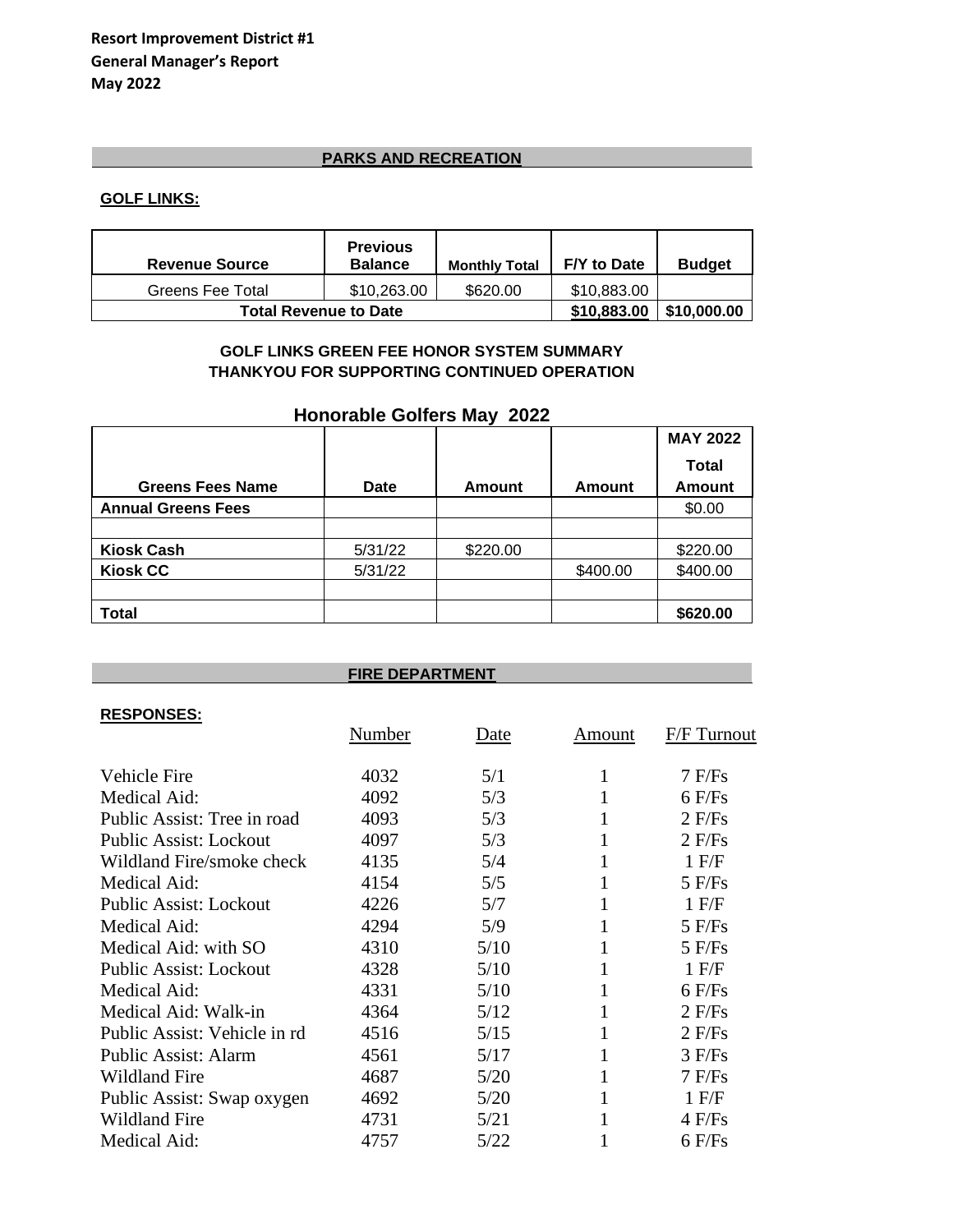# **Resort Improvement District #1 General Manager's Report May 2022**

| Medical Aid: Walk-in              | 4768 | 5/22       | 1          | $2$ F/Fs |
|-----------------------------------|------|------------|------------|----------|
| <b>Medical Rescue: Kings Peak</b> | 4808 | 5/23       | 1          | $2$ F/Fs |
| Medical Aid:                      | 5027 | 5/28       | 1          | 7 F/Fs   |
| Medical Aid: Campground           | 5029 | 5/28       | 1          | $5$ F/Fs |
| Medical/Ocean rescue 2 pts        | 5052 | 5/29       | 1          | 9 F/Fs   |
| Public Assist: Airport            |      |            |            |          |
| hazard                            | 5061 | 5/29       | 1          | $2$ F/Fs |
|                                   |      |            |            |          |
| <b>EQUIPMENT STATUS:</b>          |      |            |            |          |
|                                   |      | ID         |            |          |
| <b>Command/Ocean Rescue</b>       |      | 5100       | In Service |          |
| <b>Brush Engine</b>               |      | 5111       | In Service |          |
| WUI Type 1 Engine                 |      | 5116       | In Service |          |
| Command Type 6 Wildland Engine    |      | 5146       | In Service |          |
| Rescue/Engine Type 6              |      | 5147       | In Service |          |
| Rescue/Ambulance                  | 5171 | In Service |            |          |
| RIB 17ft Boat                     | 5172 | In Service |            |          |
| Yamaha Jet Ski                    |      | 5173       | In Service |          |
| 4 x 4 Quad                        |      | 5174       | In Service |          |
| Polaris Ranger 6 x 6 ATV          | 5175 | In Service |            |          |
|                                   |      |            |            |          |

# **DRILLS:**

|             | <b>Date</b> | Description                           | <b>F/F</b> Turnout |
|-------------|-------------|---------------------------------------|--------------------|
| Fire Drill: | 5/4         | After action reports - unit check-out | $16$ F/Fs          |
| Med Drill:  | 5/11        | Simulated allergic reaction on roof   | $19$ F/Fs          |
| Fire Drill: | 5/11        | DO training                           | $7$ F/Fs           |
| Fire Drill: | 5/18        | Timed pack test at airport            | 13 F/Fs            |
| Fire Drill: | 5/25        | Wildland shelters timed               | $13$ F/Fs          |

# **OUTSIDE TRAINING:**

| Date | Description                              | <b>F/F Turnout</b> |
|------|------------------------------------------|--------------------|
| 5/5  | <b>Assist County Roads clean ditches</b> | $2$ F/Fs           |
| 5/10 | Progressive hose-lay - training          | $2$ F/Fs           |
| 5/16 | CPR classes with BLM employees           | $3$ F/Fs           |
| 5/21 | Comm. Wildfire Evac Drill with CERT      | 12 F/Fs            |
| 5/23 | SHFCA meeting - Redway Fire              | $2$ F/Fs           |
| 5/28 | <b>Ocean Rescue Training</b>             | $7$ F/Fs           |
| 5/30 | Debriefing Incident #5052                | $7$ F/Fs           |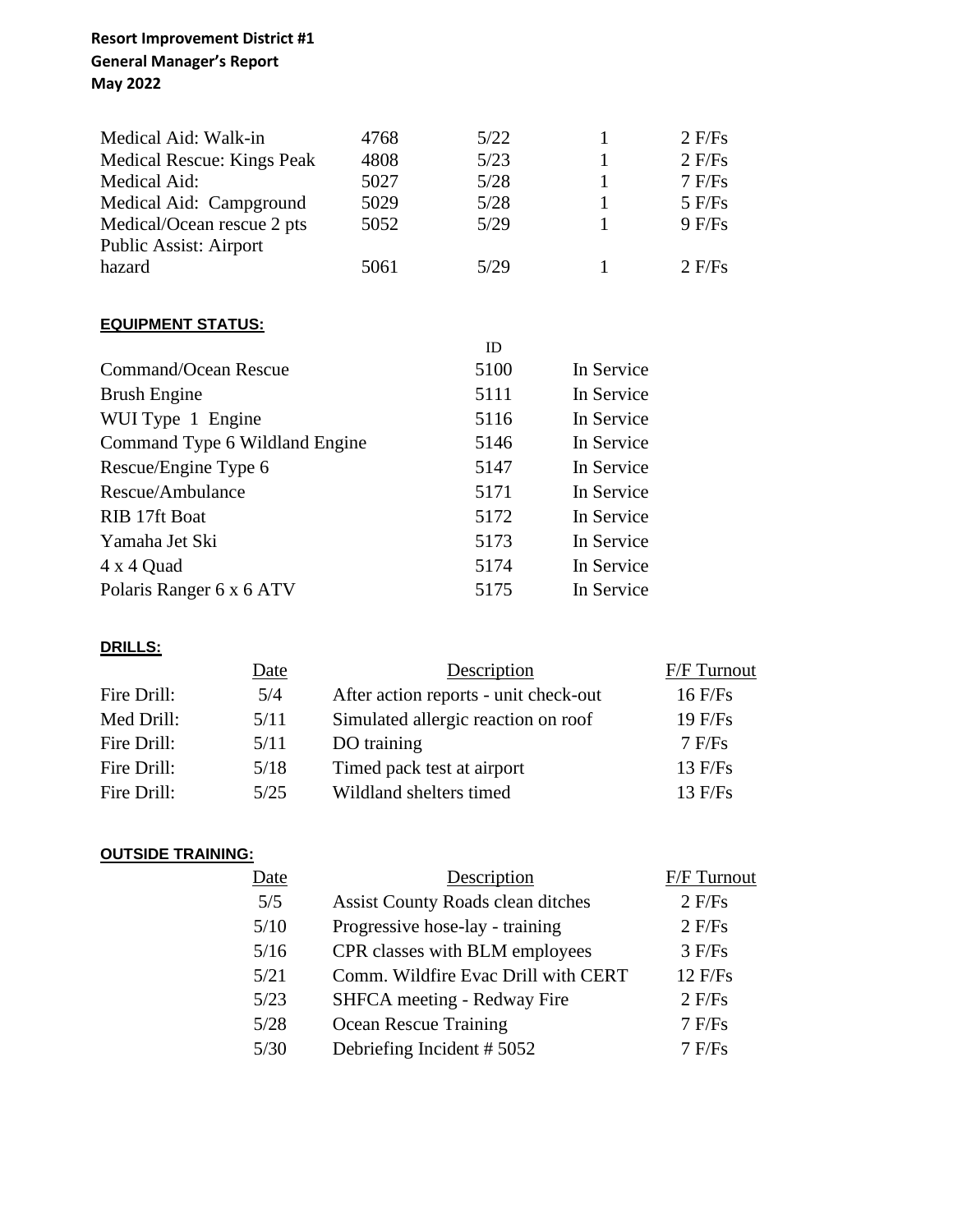# **ELECTRICAL UTILITY ELECTRICAL UTILITY**

#### **ELECTRICAL SERVICE CONNECTIONS:**

| <b>ELECTRICAL SERVICE CONNECTIONS:</b> |                              |                                   |                                                |                     |
|----------------------------------------|------------------------------|-----------------------------------|------------------------------------------------|---------------------|
|                                        |                              | Locations                         |                                                |                     |
| Services Requested:                    | 0                            |                                   |                                                |                     |
| <b>Services Connected:</b>             | 1                            | 117 Shaker Road                   |                                                |                     |
| <b>Previous Connections</b>            | 5                            |                                   |                                                |                     |
| • F/Y Connections to date:             | 6                            |                                   |                                                |                     |
| <b>POWER OUTAGES:</b>                  |                              |                                   |                                                |                     |
| <b>Scheduled Outages:</b>              | 0                            |                                   |                                                |                     |
| <b>Unscheduled Outages:</b>            | 1                            | Whole Cove - PGE                  |                                                |                     |
| Total # of Outages:                    | 1                            |                                   |                                                |                     |
|                                        | <b>WATER UTILITY</b>         |                                   |                                                |                     |
|                                        |                              |                                   |                                                |                     |
| <b>Total Finished Water Produced:</b>  |                              |                                   | 3,242,110                                      | gallons             |
|                                        | Water Plant (Telegraph Crk): |                                   | 2,637,000                                      | gallons             |
| Rick Spring (Toth Rd):                 |                              |                                   | 0                                              | gallons             |
| Joe Well (Cougar Rd):                  | Jerry Well (Willow Glen Rd): |                                   | 39,046<br>0                                    | gallons             |
| Jack Well (Willow Glen Rd):            |                              |                                   | 199,043                                        | gallons<br>gallons  |
| Kelly Well (Kelly Rd):                 |                              |                                   | 0                                              | gallons             |
| John Well (King's Peak Rd):            |                              |                                   | 0                                              | gallons             |
| Larry Well (Wood Ct):                  |                              |                                   | 0                                              | gallons             |
| Ted Well (Shaller Ct):                 |                              |                                   | 25,357                                         | gallons             |
| Rick Well (Toth Rd):                   |                              |                                   | 0                                              | gallons             |
|                                        | Lot W Well (Willow Glen Rd): |                                   | 263,176                                        | gallons             |
| Greenbriar Well (Toth Rd):             |                              |                                   | 0                                              | gallons             |
| Rick Well #2 (Toth Rd):                |                              |                                   | 0                                              | gallons             |
| Lot W2 Well (Willow Glen):             |                              |                                   | 0                                              | gallons             |
| Parsons Well                           |                              |                                   | 78,488                                         | gallons             |
| Jun Well                               |                              |                                   | 0                                              | gallons             |
| Humboldt Loop Well                     |                              |                                   | 0                                              | gallons             |
| Seafoam Well                           |                              |                                   | 0                                              | gallons             |
|                                        |                              | <b>Water Production by Source</b> | Water Plant                                    |                     |
|                                        |                              |                                   | ■ Rick Spring<br>■Joe Well                     |                     |
|                                        |                              |                                   | <b>Jerry Well</b>                              |                     |
|                                        |                              |                                   | ■ Jack Well<br>■Kelly Well                     |                     |
|                                        |                              |                                   | John Well                                      |                     |
|                                        |                              |                                   | ■ Larry Well                                   |                     |
|                                        |                              |                                   | ≣Ted Well<br>Rick Well                         |                     |
|                                        |                              |                                   | Lot W Well                                     |                     |
|                                        |                              |                                   | Greenbriar Well<br>$\blacksquare$ Rick Well #2 |                     |
|                                        |                              |                                   | Lot W2 Well                                    |                     |
|                                        |                              |                                   | Parsons Well                                   |                     |
|                                        |                              |                                   | <b>Jun Well</b>                                | ■Humboldt Loop Well |
|                                        |                              |                                   | $\blacksquare$ Seafoam Well                    |                     |

Seafoam Well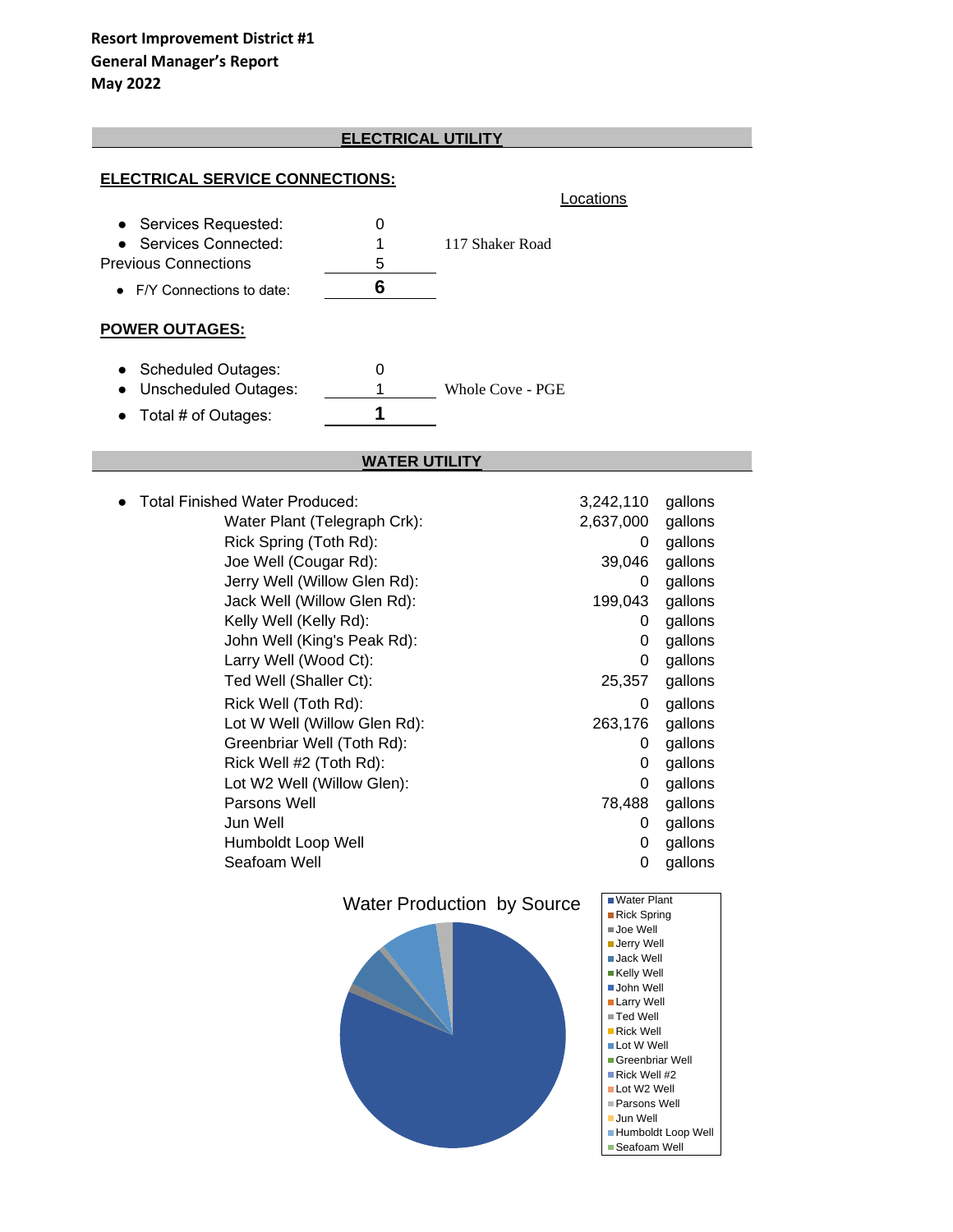| • Water Treatment Hours of Operation: | 293.0 hours |              |
|---------------------------------------|-------------|--------------|
| • Monthly Rainfall Total:             |             | 3.35 inches  |
| • July to April Rainfall Total:       |             | 49.57 inches |
| • Current Annual Rainfall Total:      |             | 52.92 inches |
|                                       |             |              |

### **WATER SERVICE CONNECTIONS:**

**Locations** 

| • Services Requested:              | 1 | 780 Wolverine Way |
|------------------------------------|---|-------------------|
| • Services Connected:              |   |                   |
| Previous Connections               |   |                   |
| $\bullet$ F/Y Connections to date: |   |                   |

### **WASTEWATER UTILITY**

# **FLOWS INTO PLANT:**

| High:          | 88,648 gals/day   |
|----------------|-------------------|
| Low:           | $48,318$ gals/day |
| Monthly Total: | 1.951.474         |

### **Wastewater Treatment Plant Effluent**



### **SEWER SERVICE CONNECTIONS:**

| SLWER SERVIGE CONNECTIONS.         |                 |
|------------------------------------|-----------------|
|                                    | Locations       |
| • Services Requested:              |                 |
| • Services Connected:              | 117 Shaker Road |
| Previous Connections               |                 |
| $\bullet$ F/Y Connections to date: |                 |